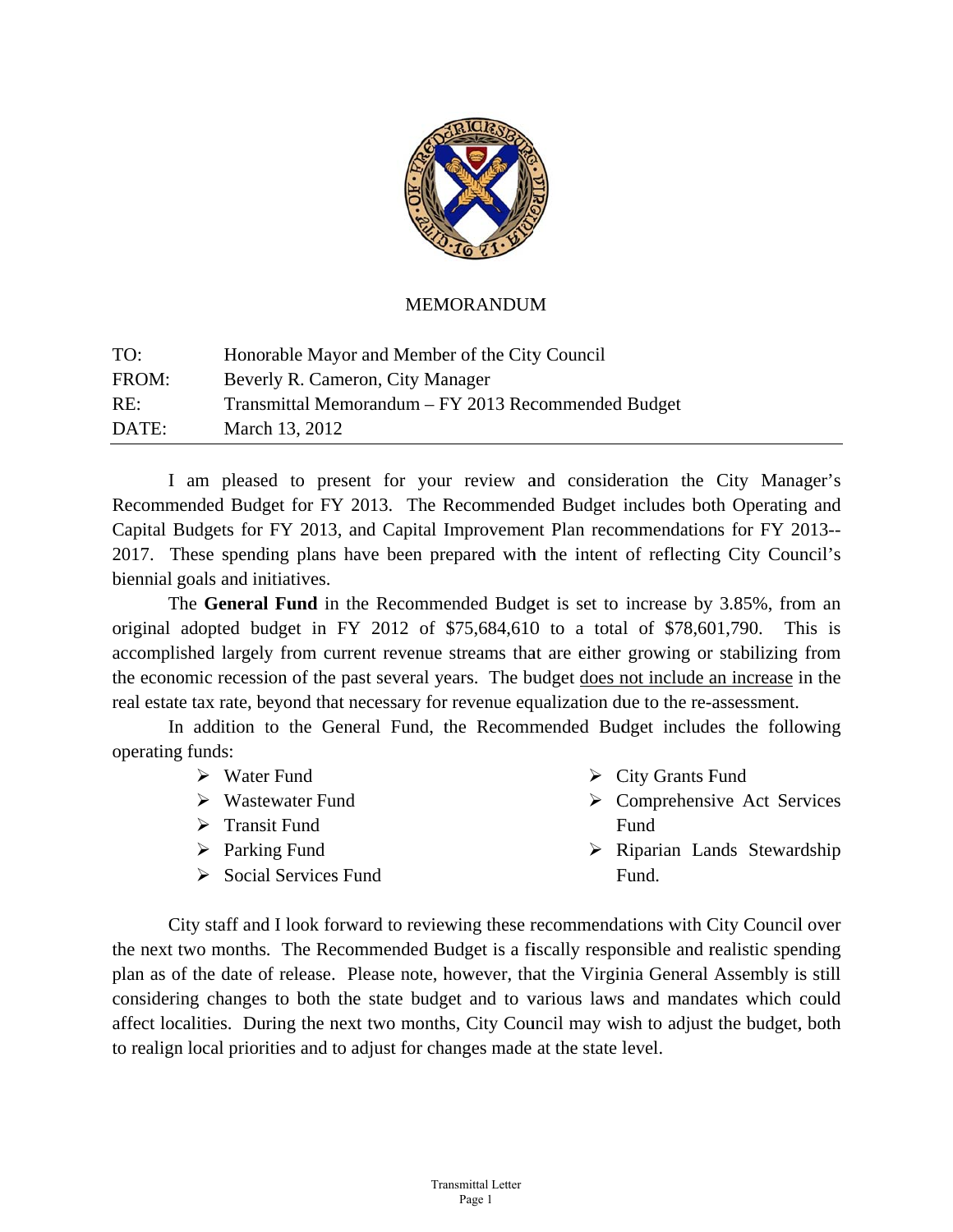### THE FY 2013 BUDGET IN PERSPECTIVE

 The FY 2013 Budget, compared to the past several years, represents an increase in the City's main operating fund, the General Fund. Primary drivers of this increase include:

- Increase in debt service related to Court Construction (\$1,062,360)
- Increase in expenditures related to a proposed 2.5% salary increase for employees
- Increase in expenditures related to an increase in the retirement contribution rate for City employees

Unlike many localities in the Commonwealth, the City is in a position to increase its budget without increasing the real estate tax rate, or any other General Fund taxes. We have been appropriately conservative in our revenue forecasts for the past several years. Revenues have stabilized and in some cases grown. We do recommend an increase in the use of balance for certain expenditures, including transfer to capital, and the establishment of a new fund for preservation and property blight abatement.

 During FY 2010 and FY 2011, the City's financial situation has stabilized. This has provided additional flexibility in meeting the challenges presented by the FY 2013 Budget. Also, decisions made in the past to limit spending growth have provided flexibility. For example, the City chose to reward employees with a bonus during FY 2012, rather than a raise. If a raise had been given rather than a bonus, although the cost to the City during FY 2012 was comparatively small, the base costs carried over into FY 2013 would have been approximately \$400,000 higher, including both salaries and benefits.

 In the past several fiscal years, the City has begun investing and re-investing in capital maintenance activities that were deferred through the recession. The City is now continuing to reinvest in routine capital outlay, including vehicle and equipment replacements. The City's transfer to capital remains at the FY 2012 levels, and most of the projects in the capital funds constitute the replacement of existing assets.

## MAJOR OPERATING EXPENDITURE HIGHLIGHTS

 $\overline{a}$ 

*Employee Compensation –* The City Manager's Recommended Operating Budget for FY 2013 includes a cost-of-living increase for most employees of 2.5%. Full-time employees received a one-time bonus in FY 2012 of \$1,000. The Fiscal 2013 recommendation represents the first overall salary increase for employees since July 1,  $2008$ <sup>1</sup>

Department Heads who report directly to the City Manager will not receive a cost-ofliving increase. Rather, based upon merit, they will receive an average increase of 2.5%. The total cost of the salary increase, including benefits, is \$645,130.

<sup>&</sup>lt;sup>1</sup> The City did reduce pay by 1% during the last three months of FY 2009, this reduction was restored on July 1, 2009. For the purposes of this discussion, staff is not counting that as a "raise."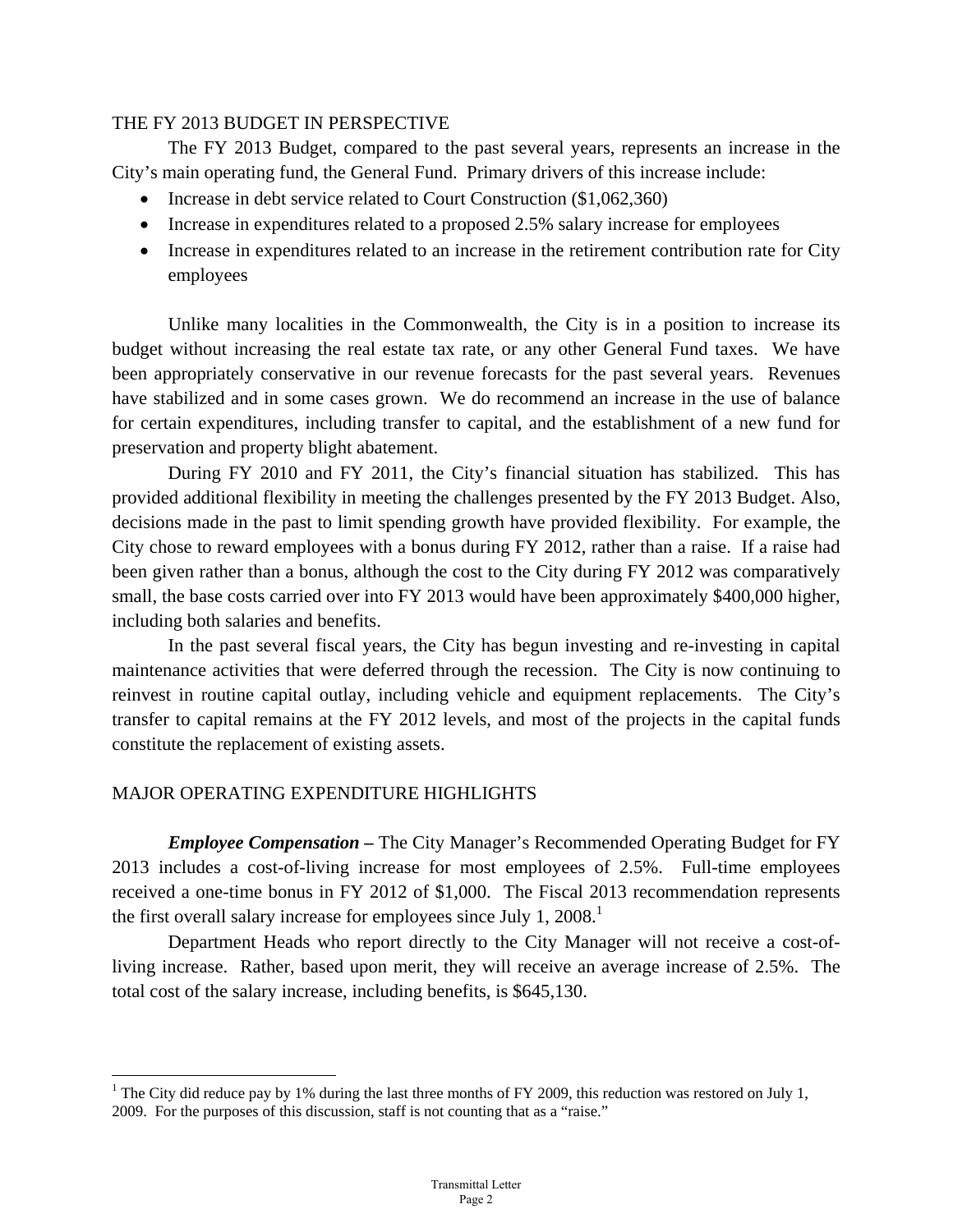*Virginia Retirement System* – Change in the Contribution Rate – The Virginia Retirement System has notified the City that the contribution rate for the pension plan has increased for the FY 2013-2014 period from 15.8% to 19.65% of salary. This is a major increase in operating expenditures, and the City is currently obligated to pay the increase in accordance with statute and regulations. The additional cost, in the General Fund alone for FY 2013, is \$725,000+.

 There are several noteworthy items in regard to the Virginia Retirement System changes. Unlike the Commonwealth of Virginia, the City does not have the option of not paying the rates set by the Virginia Retirement System Board, and funding at a lower level. The City has funded the rates set by the VRS Board since inception. In recent years, the City has seen a wave of retirements from employees. The number of retirees and beneficiaries expressed in a ratio with active members has gone up significantly.



 At the same time, the City's total active membership and covered payroll has remained relatively static, which has the short-term effect of limiting growth of assets attributable to the City in the system. As a result, the total actuarial liability for benefits has increased, while the assets have not increased at the same rate. The "unfunded" liability, which is the amount of funds necessary to cover all actuarial retirement benefits if the City ceased to exist in the system, has increased, which in turn drives up the retirement rates.

 As of the date of the budget release, there are many bills pending in the General Assembly that would radically alter the Virginia Retirement System. Some bills would make the retirement system a defined contribution system for new employees, and others would require future employees to pay the 5% "member" contribution, and make current employees do the same with a phased approach. We will closely monitor these bills, and depending on the outcome, the recommended budget may be amended.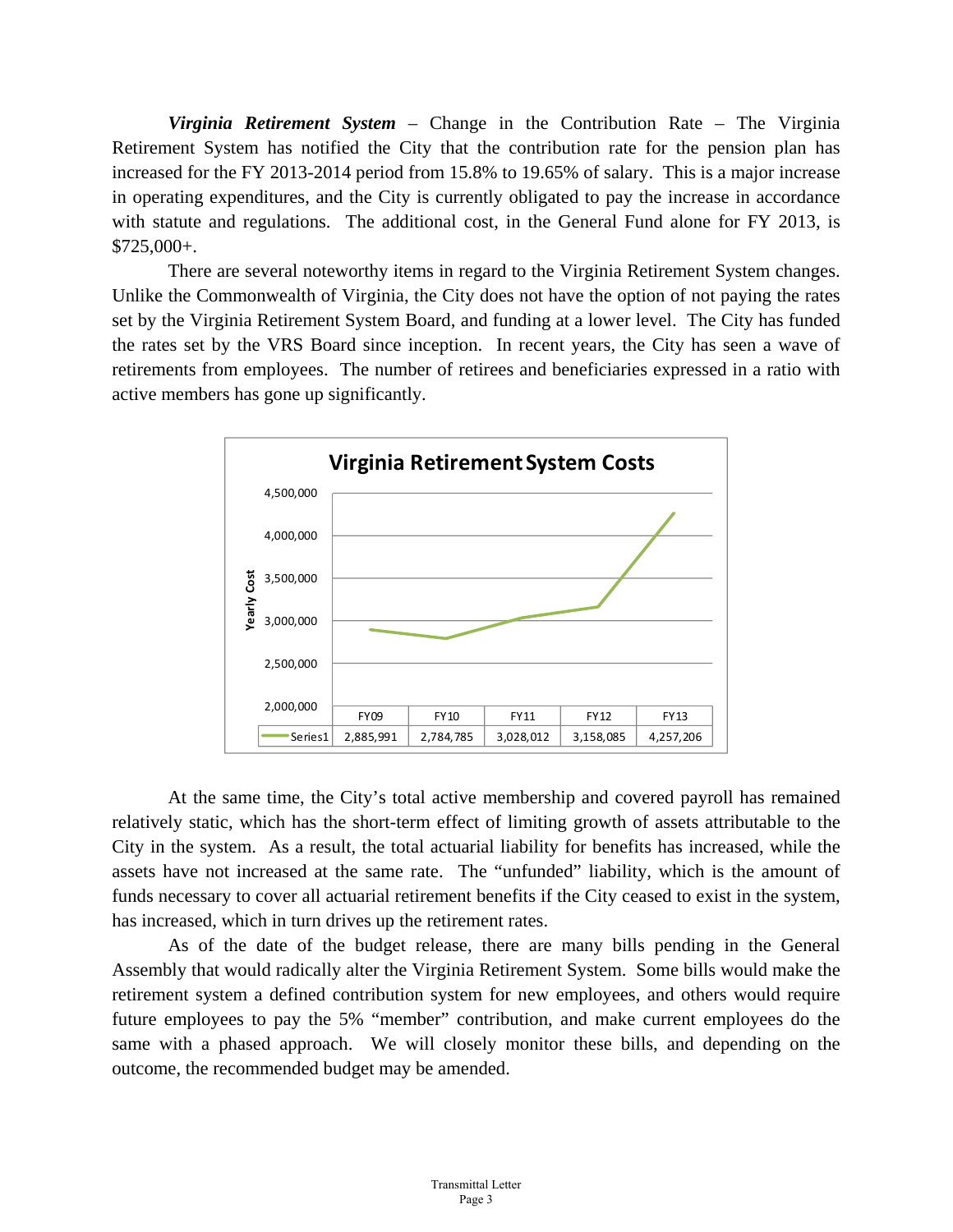The Virginia Retirement System rates also impact the Fredericksburg City Public Schools. However, the Schools do not pay the rates assigned to the City, but rather pay the rates set by the General Assembly state-wide.

### *Health Insurance*

 The City of Fredericksburg self-insures for health insurance, and contracts with Anthem Blue Cross and Blue Shield for administrative services, network access, and reinsurance. City employees were affected by the recent contract dispute between Anthem and Mary Washington Health Care. The City's claims experience shows heavy utilization of Mary Washington Health Care facilities.

 During FY 2011, the City was fortunate enough to have no increase in insurance rates. However, the first six months of experience in FY 2012 showed significant increases in health insurance claims. As a result, the City staff increased the per employee premium costs to \$9,300 per employee, an increase of 9.4% pending the results of the City's renewal.

### *Retiree Health Insurance*

The City is also facing increased costs for retiree health insurance. The City altered the retiree health insurance benefit in 1996, so that employees hired after July 1, 1996 are given a credit towards premium costs based on years of service. Employees hired before that date are allowed to remain on the City's group plan until such time as they become eligible for federal Medicare benefits. The recommended FY 2013 budget for retiree health insurance is \$588,635.

## *Fredericksburg City Public Schools*

The City of Fredericksburg received very favorable news in terms of state funding for the Fredericksburg City Public Schools. The Local Composite Index, which is the state's formula for distributing local school aid, decreased for the City in the upcoming biennium, from 0.7763 to 0.6511. This change in the Local Composite Index provides more state aid to the City Schools. School officials estimate the impact of the Local Composite Index change, combined with higher enrollments, will result in approximately \$2 million in additional state revenues.

 The City Schools will face increasing expenditures to handle increasing enrollments. The Schools will need to add several instructional positions, and face increased costs for the retirement system and health insurance. The City Schools budget includes a 2.5% salary increase for School employees.

The Recommended Budget provides level local funding for City Schools in Fiscal 2013. The significant increase in state aid largely offsets the additional costs described above. The Recommended Budget includes a small increase in funding for the Head Start Program which will help fund a local salary increase for those employees.

 The total transfer from the General Fund to the City Schools Operating Fund is \$24,928,000.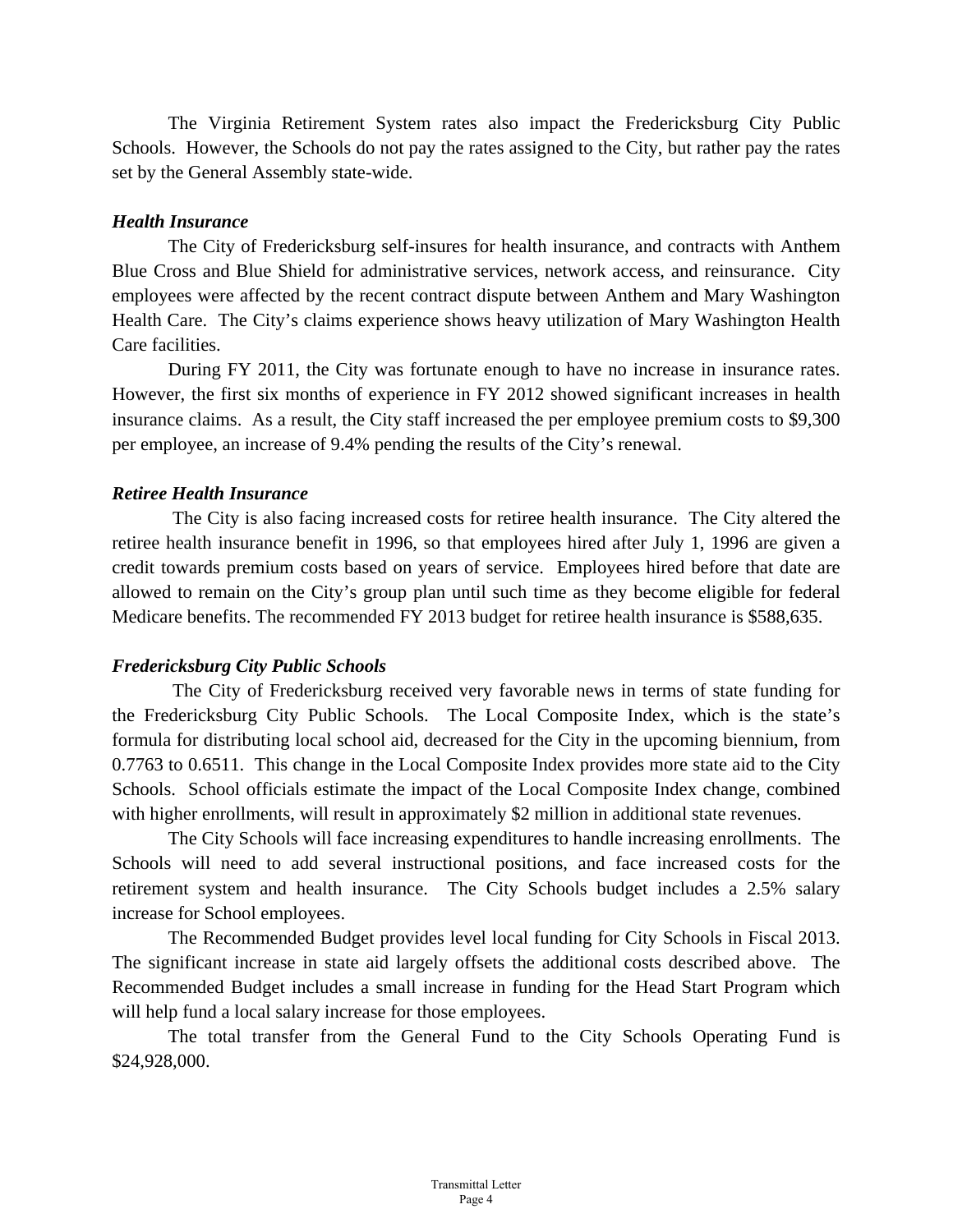*Central Rappahannock Regional Library –* The Central Rappahannock Regional Library requested funding in the amount of \$1,353,485. The Recommended Budget includes funding of \$1,238,485. The Library request included funding for employee salary increases and for restoring the library hours at the Headquarters Branch on Sunday and Thursday evenings.

 The Library also requested \$100,000 each from the City of Fredericksburg, Stafford County, and Spotsylvania County to support a major expansion of the e-book collection at the Library. The City's Recommended Budget did not fund this request. Otherwise, the recommended funding represents all but \$15,000 of the Library's requested amount.

## *Other Notable Expenditure Highlights –*

*Motor Fuel –* The recommended budget includes \$1,009,265 for motor fuel and oil, this is a \$234,170 or 30.2% increase. Overall we have seen consumption levels remain fairly constant but as the price of gasoline and diesel fuel continue to rise we have done our best to conservative yet practical in our projections for FY 2013 fuel budgets.

*Group Life Insurance –* The rate for group life insurance is set by the VRS in FY 2012 the rate was set lower than the actual amount needed to fully fund the program based on short term savings tactics adopted by the General Assembly. The recommended budget included funding at the new rate assigned to the City's portfolio with is 1.32% of each employee's salary for a total expenditure of \$272,435 a \$190,510 increase over FY 2012.

# *Expenditure Decreases*

 Offsetting some of the increases are several decreases in operating costs that represented either one-time or periodic costs in FY 2012, which do not have to be repeated in FY 2013, or represent ongoing cost savings. Major items include:

- $\triangleright$  Bank fees in Treasurer budget ongoing minus \$65,000
- $\triangleright$  Lease space for Commonwealth Attorney minus \$50,000 (the Sheriff will remain in the leased space at a slightly increased cost)
- $\triangleright$  Lease / purchase completion for the condominium space in Maury Commons (minus \$43,000 net of condominium association dues).

## DEBT SERVICE DISCUSSION

 During the current fiscal year (FY 2012) several changes altered the City's existing debt service schedule. As a starting point, it is important to remember that debt service payments will change over time as the City continues to make payments on existing bond issues. Without any of the FY 2012 changes, the City's debt service in the General Fund was scheduled to decline from the FY 2012 level of \$5,436,467 to \$5,161,014 – a decrease of \$275,453. This is an unusually large decline in one year, and is tied to the 2001A GO Issue schedule, which declines over time. The following discussion details some of the changes to the debt schedule in FY 2012, which will impact the FY 2013 budget.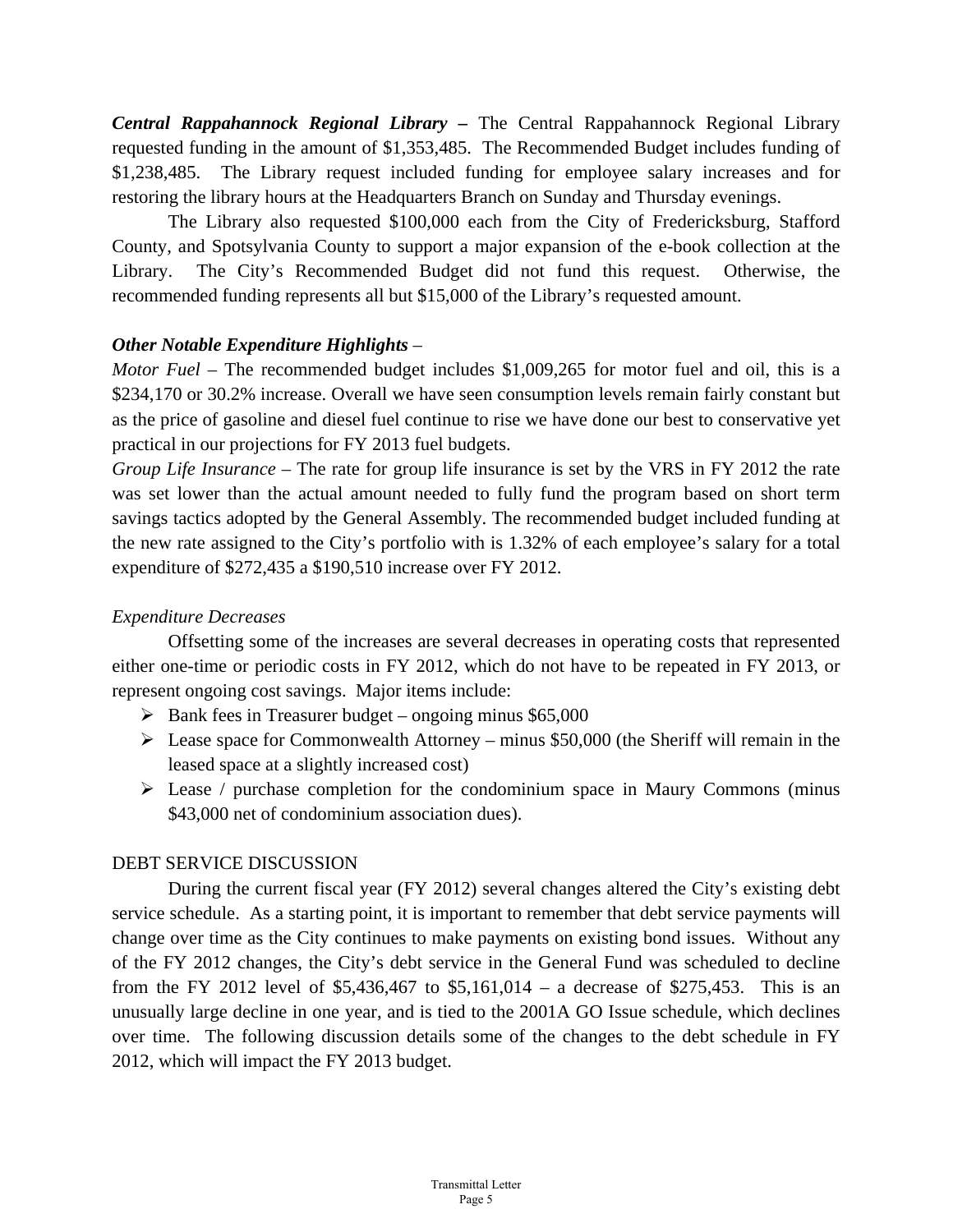#### New Court Debt

 In November 2011, the City issued bonds to fund the new court project and to refund the 2001(A) GO Bond issue. The court project is the major project with this issue, and consists of the construction of a new courthouse for the Circuit and General District Court at the intersection of Princess Anne and Charlotte Streets, and the renovation of the existing General District Courthouse on Princess Anne Street for the use of the Juvenile and Domestic Relations Court.

 Interest rates in the municipal bond market are at historically low levels. All three major bond rating agencies – Fitch's, Moody's, and Standard and Poor's – reviewed the proposed issue and the City's financial and economic situation and provided very strong ratings for a jurisdiction of our size. The ratings are – AA+ (Fitch's), Aa2 (Moody's), and AA (Standard and Poor's).

 These strong ratings made the City's offering attractive to bond buyers, as the City achieved a true interest cost for the bonds of 3.64%. Compared to historical interest costs, the City saved approximately \$10 million on the issue over the twenty-five year life of the bonds.

 In any event, the City must now program these new debt service costs into the operating budgets. The court debt issue is a twenty-five year level debt service issue, beginning with an interest-only payment in FY 2013 of \$1,386,565. In FY 2014 and beyond, the debt service payments will increase to approximately \$2.1 million per year.

#### 2001(A) GO Bond Refunding

 As part of the same bond issue as the court project, the City issued approximately \$3.8 million in debt to refund the 2001 (A) GO Bond Issue. This component of the new bond issue will follow the same timeline for repayment as the original bond issue, which was set to expire in FY 2022.

 Most of the savings will go towards the General Fund, although small portions will be allocated to the Water and the Wastewater Funds. The City's savings over the life of the issue in the General Fund from the refunding activity will total \$259,997.

#### Riverfront Park Debt Service

 In August of 2011, the City took advantage of an opportunity to purchase the Prince Hall Masonic Lodge at 609 Sophia Street to add to the Riverfront Park. The City's Economic Development Authority issued a note to the City for \$725,000, and also granted the City \$200,000 to facilitate the purchase. Interest on the note accrues at 3%. The note has a balloon payment at the end of three years; with interest-only payments until FY 2015. At that point, the entire principal will be due. The City does have the option of paying all or part of the principal to the EDA at any time.

 The EDA note will add two interest-only debt service payments of \$21,750 each to the FY 2013 debt service schedule.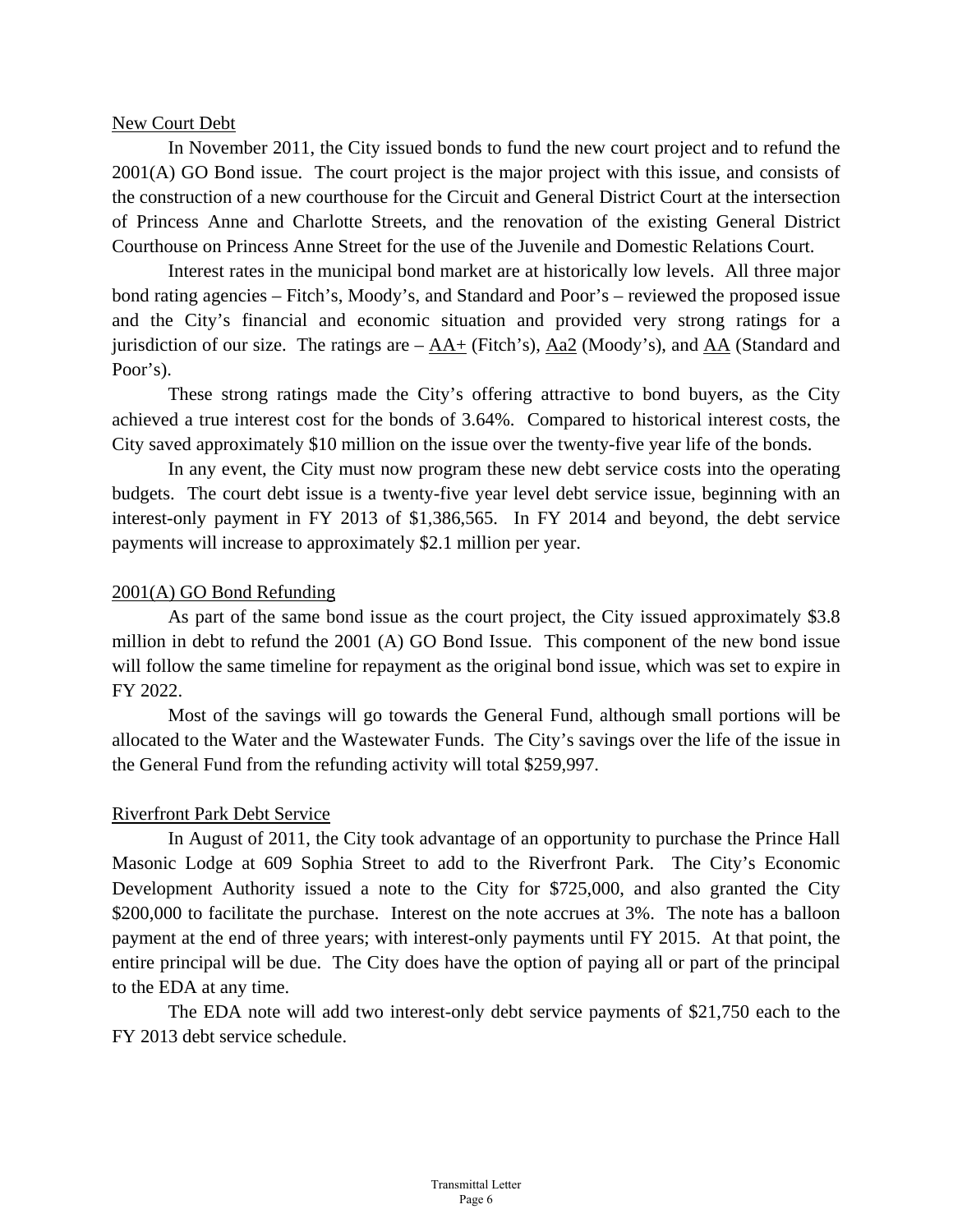### 2004 Virginia Public School Authority (VPSA) Bond Refunding

 In 2010, the Virginia Public School Authority issued refunding bonds to refund the 2004 issue, which included approximately \$50 million in debt from the City of Fredericksburg for the construction of Lafayette Upper Elementary School and the new James Monroe High School. Due to the conditions of the refunding issue, the City does not see the benefit of the refunding until FY 2013.

The July 2012 debt service payment for school debt will be discounted by \$853,204 as a one-time credit. Staff recommends that the City Council allocate the proceeds to a "sinking fund" that will serve to offset the debt service costs on the schools every year for the remaining duration of the bond issue. The school bonds are set to be paid off in FY 2030. Under this plan, the City would provide itself a credit each year of \$47,400; beginning in FY 2013, to offset future school debt payments.

### New Debt Service Schedule

 With all of the changes from FY 2012, the next five year's debt service schedule will be as follows:

| Fiscal<br>Year | General   | Education | <b>Total General</b> |
|----------------|-----------|-----------|----------------------|
| 2012           | 1,859,902 | 3,507,256 | 5,367,159            |
| 2013           | 3,607,314 | 3,480,493 | 6,547,806            |
| 2014           | 3,754,915 | 3,475,048 | 7,229,963            |
| 2015           | 4,439,319 | 3,469,881 | 7,909,200            |
| 2016           | 3,301,227 | 3,428,098 | 6,729,325            |
| 2017           | 3,297,764 | 3,427,404 | 6,725,168            |

| <b>Fiscal Year</b> | <b>Total General</b> | Water   | Wastewater | Parking | <b>Total All</b> |
|--------------------|----------------------|---------|------------|---------|------------------|
| 2012               | 5,367,159            | 328,764 | 2,297,146  | 319,818 | 8,312,887        |
| 2013               | 6,547,806            | 298,089 | 2,282,282  | 320,609 | 9,448,786        |
| 2014               | 7,229,963            | 276,580 | 1,718,420  | 321,084 | 9,546,047        |
| 2015               | 7,909,200            | 274,023 | 1,167,527  | 319,304 | 9,670,055        |
| 2016               | 6,729,325            | 232,368 | 1,132,878  | 319,225 | 8,413,797        |
| 2017               | 6,725,168            | 233,159 | 1,132,746  | 320,767 | 8,411,840        |

 The table does not include the credit that the City will take on the school debt refunding, which will amount to \$47,400 per year.

#### Water & Sewer Rate and Management Study

 The City of Fredericksburg commissioned a rate and management study of the City's water and sewer system. As part of that effort, a financial analysis was conducted to determine whether existing rates are adequate to meet the cost of providing service.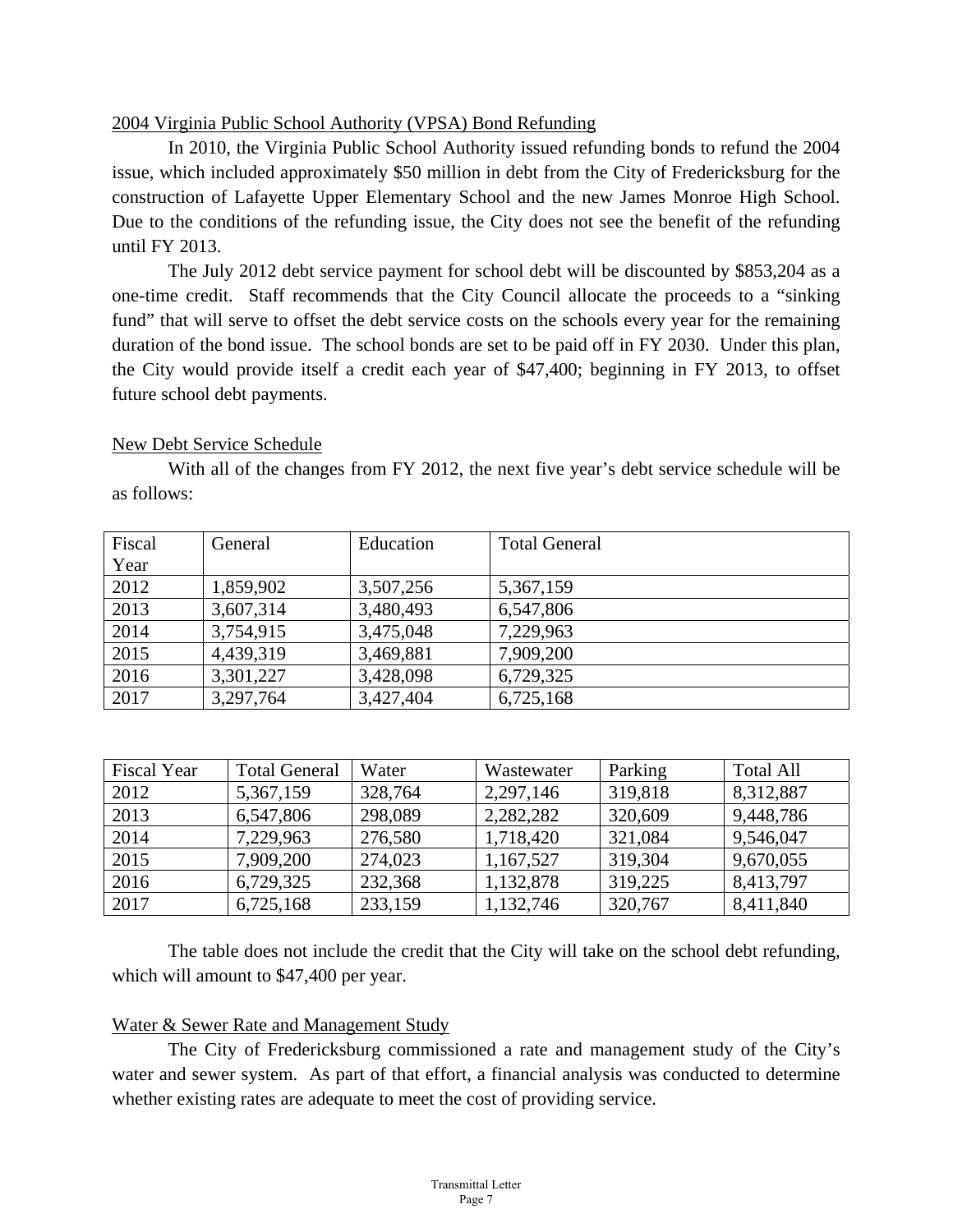The study's key finding is that the City's rates are too low to meet the ongoing costs of providing the services. In addition, although the City has invested heavily in recent years in replacing major water and sewer transmission lines and in renovating both the Wastewater Treatment Plant and several wastewater pump stations, the City must extend that investment as water and sewer lines age and require replacement. The City is faced with a recommendation to increase water and wastewater fees significantly. These increases will be phased in over three years to ease the burden on the customer.

 On the management side, the consultants recommended that the City create a separate water and sewer division within the Department of Public Works so that more focus can be placed on the management of the water and sewer function.

 There are two key recommendations built into the Recommended Budget for FY 2013. The first recommendation is to implement the first phase of the planned rate increase. Under this proposal, water rates would rise by 9.9% and wastewater rates would rise by 10.7%. Bi-monthly bills for a representative residential water and wastewater customer would increase by \$7.76, while a representative commercial customer would increase by \$95.73.

 The second recommendation built into the Recommended Budget for FY 2013 is the hiring of an Assistant Director of Public Works for Water and Wastewater. This position would take over the day-to-day responsibility for the management of the water and wastewater functions. Importantly, the position would focus on capital planning in water and wastewater, with a focus on preparing for a bond issue in three to five years to replace critical sections of water and wastewater lines. The wastewater fund will pay off a significant portion of outstanding debt within that time frame, which will provide the City an opportunity to reinvest in the replacement of aged infrastructure.

 There are additional recommendations built into the FY 2013 Recommended Budget that will serve to update fee schedules. The budget proposes an increase in the connection fees, which is the actual cost assessed to contractors for the connection of new construction to the water and sewer lines. The higher rate will assist the City by covering the increased cost of the work. The City will also change the availability fee, which has been re-calculated. The basis of the fee will also change to the size of the meter, rather than estimates of usage, for smaller projects that do not require more than a 1.5 inch meter. The policy change will assist economic development by lowering the costs of redevelopments and changes of uses, particularly in existing buildings. It will also ease the administrative burden on the Department of Building and Development Services, which currently calculates fees based upon evaluating building plans and projecting use based on various factors.

 The FY 2013 Recommended Budget also includes a recommendation to increase the fee for late payment to 10% of the bill, which is more in line with standards for late payment, as opposed to the current \$3 per bill. This change should serve to deter late payment of bills, which will in turn lower the number of cut-offs that the City will perform. As part of the recommendation, the City will extend the schedule for payment so that customers will have more time to make timely payments.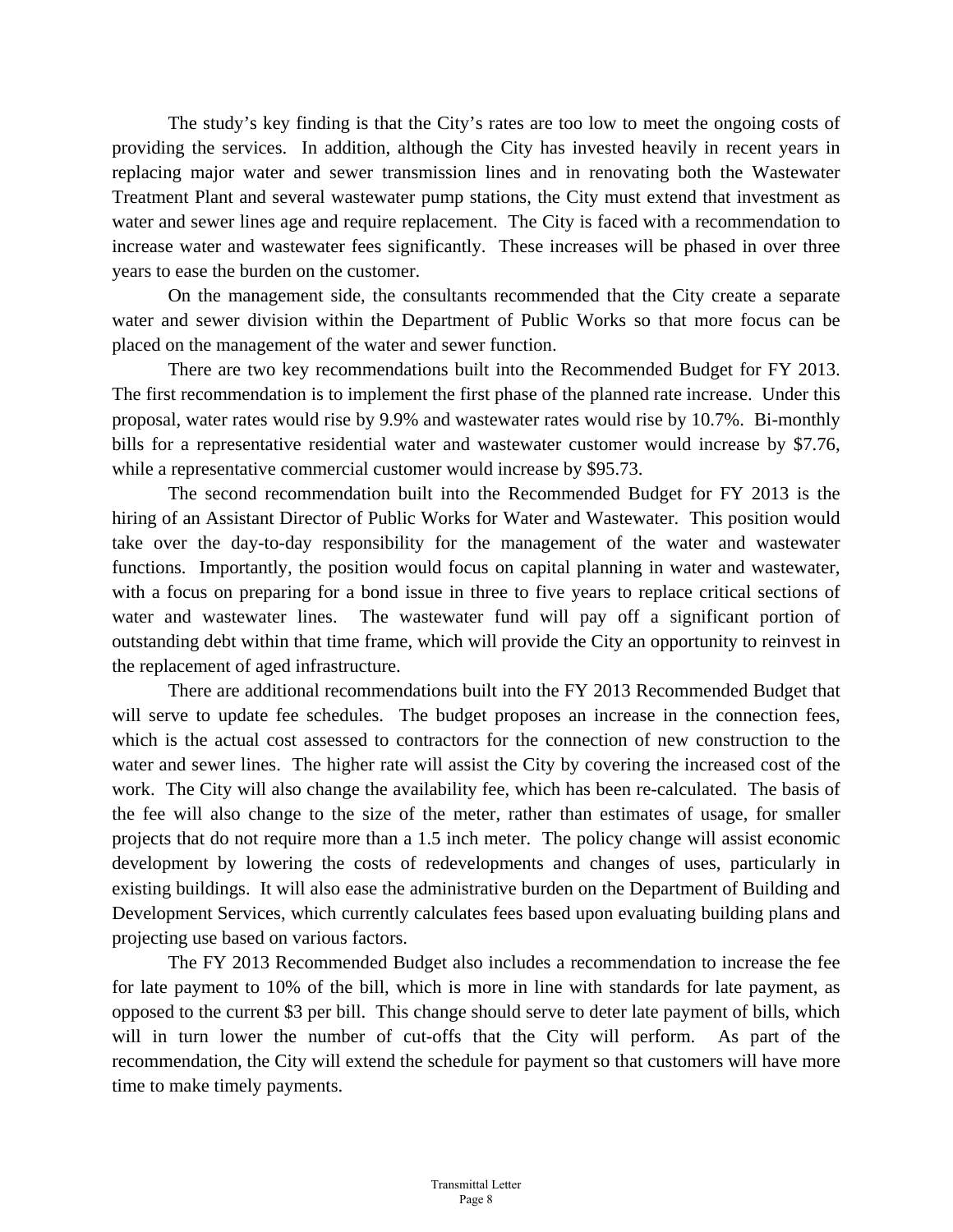### RECOMMENDED NEW POSITIONS AND PROGRAMS

 The Recommended Budget includes several new positions, all of which will help provide improved service to the citizens of Fredericksburg. All of them further the achievement of the City Council's Goals and Initiatives.

**Public Information Officer** – the City Council has targeted improved communication as an area of focus and identified this as an initiative under the Goal area of "Governance." The National Citizen Survey also listed improved communications as an area that could use improvement. The prime responsibilities for the new position would include:

- $\triangleright$  Becoming proactive in the transmittal of information to citizens and media
- $\triangleright$  Collaborating with all City departments to craft unified and accurate messages to the public
- $\triangleright$  Maintaining currency of information on the City's web site
- $\triangleright$  Starting, monitoring, and maintaining social media feeds for the City government
- Assisting Departments with Freedom of Information Act requests
- Handling media relations, including print and on-line newspapers, radio, and television as necessary
- $\triangleright$  Handling lead responsibility for emergency operations communications
- $\triangleright$  Handling both routine and urgent communications releases to the general public, with the assistance of the various Departments.

This position would be located in the City Manager's Office, and would work closely with the City Manager, the Assistant City Manager, and all City Departments.

**Police Dispatcher -** the City's Police Department operates and maintains the City's E911 Emergency Communications Center, the twenty-four hour seven-day per week point of contact for the City's public safety services. The City currently has four shifts that rotate and provide the required coverage, with at least three stations operational. There are currently fourteen full-time employees, twelve assigned to regular shifts, with two additional employees assigned as "floaters" that provide additional coverage for peak demand periods or for periods of leave or training. The City also fills shifts in through the use of part-time employees and overtime.

The City's Police and Fire Departments would like to extend two additional full-time positions, and convert the two existing floaters to shift work, thereby providing a total of four per shift. The Recommended Budget will add one of these two requested positions, thereby providing the Police Department additional flexibility in meeting service coverage demands.

**Assistant Director of Public Works – Water and Wastewater –** This position would be added into the Water and Wastewater Funds; it is a key recommendation of the City's Water and Wastewater Management Study. The major tasks of this new position are discussed in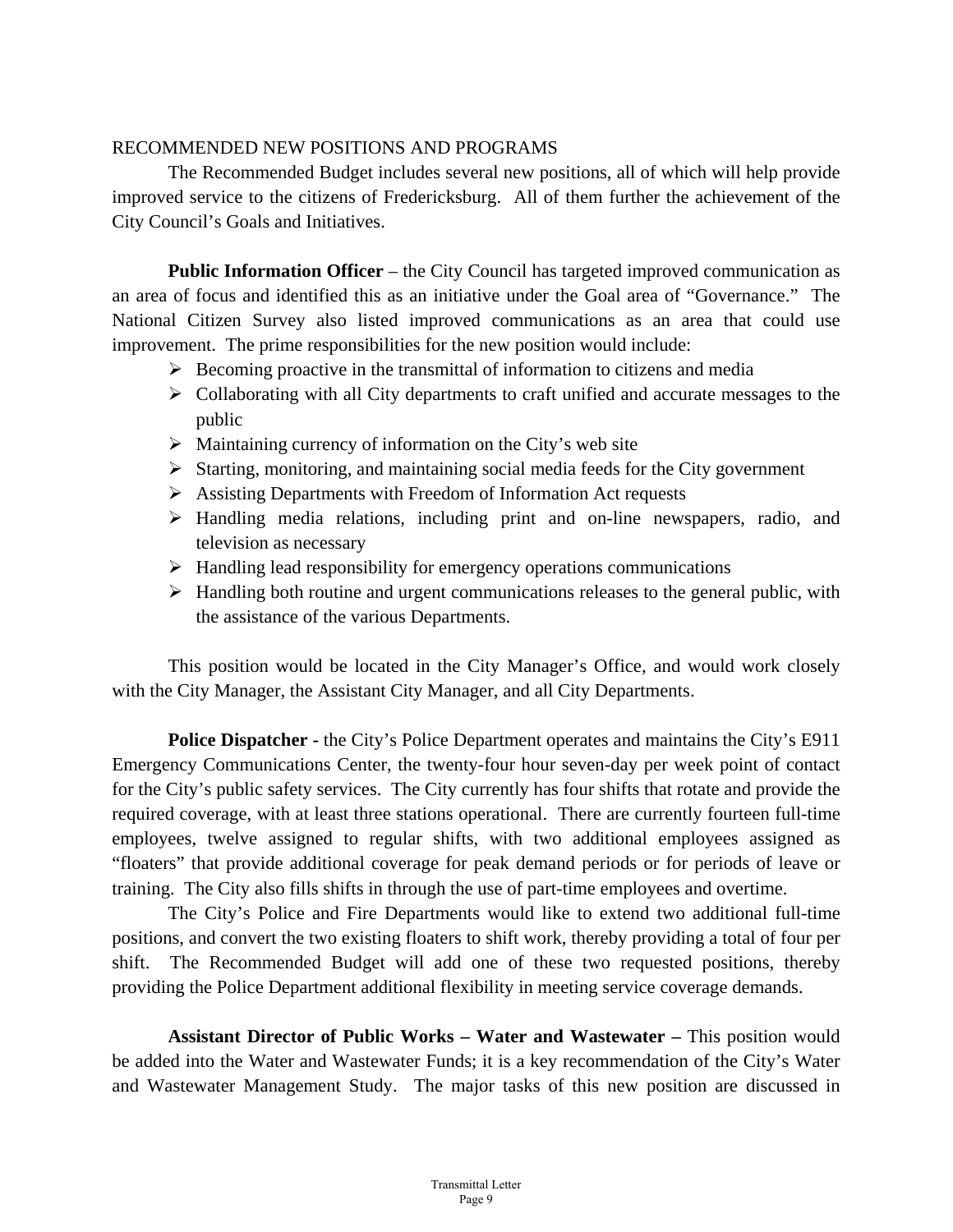conjunction with the description of the study and the recommendations in the budget included as a response in FY 2013.

**Transit Positions –** The Transit Fund includes one new full-time position, a full-time maintenance mechanic. Under the direction of the Fleet Manager, the new mechanic will perform maintenance and repair on FRED's 31-bus fleet and six service vehicles and will work at the new Maintenance Facility projected to open late in 2012 in Spotsylvania County's Bowman Center.

The Transit budget also includes additional part-time funding for the hiring of two parttime security officers to help provide security at the bus station. The security positions were recommended by the Federal Transit Administration in the course of its recently completed triennial review of FRED operations and finances.

**Main Street Funding –** The City Manager's Recommended Budget includes \$30,000 for a locality contribution to the Main Street Program. The Main Street Program model relies on a public-private partnership model for funding, including funding from the local government, fund raising, and a dedicated and reliable funding stream from the private sector business community that would be served by the Main Street Program. Currently, there is a committee that is exploring various options for the dedicated funding stream from the private sector community. The proposal in the recommended budget is to hold the City's contribution until such point that the City Council is satisfied that the Main Street Program's ongoing operations are sustainable financially. At that point, the City's share would be released.

## POSITIONS AND PROGRAMS NOT INCLUDED

 City management set up a leadership team this year to help evaluate new positions and programs, particularly those that were in the General Fund. After an initial review, the team met with individual Department Heads to review and discuss the requests for new positions and programs. Many of these positions and programs carry great merit; unfortunately, the City's funds available for new positions and programs were relatively limited during FY 2013.

 Here are some highlights of the requested positions that did not receive funding in the FY 2013 budget:

**Three Emergency Medical Technicians** – the City's Fire Department requested three additional Emergency Medical Technicians to help supplement the existing coverage for emergency medical services.

**Zoning Inspector –** The Planning Department requested a Zoning Inspector to assist with maintaining compliance with the City's Zoning Ordinance

**Public Works –** The Public Works Department requested a total of six additional positions in the FY 2013 budget. The Public Works Department requested a Utility Line Locator in the Water and Wastewater Funds, a Street Sanitation Crew Leader, Lead Laborer, and Laborer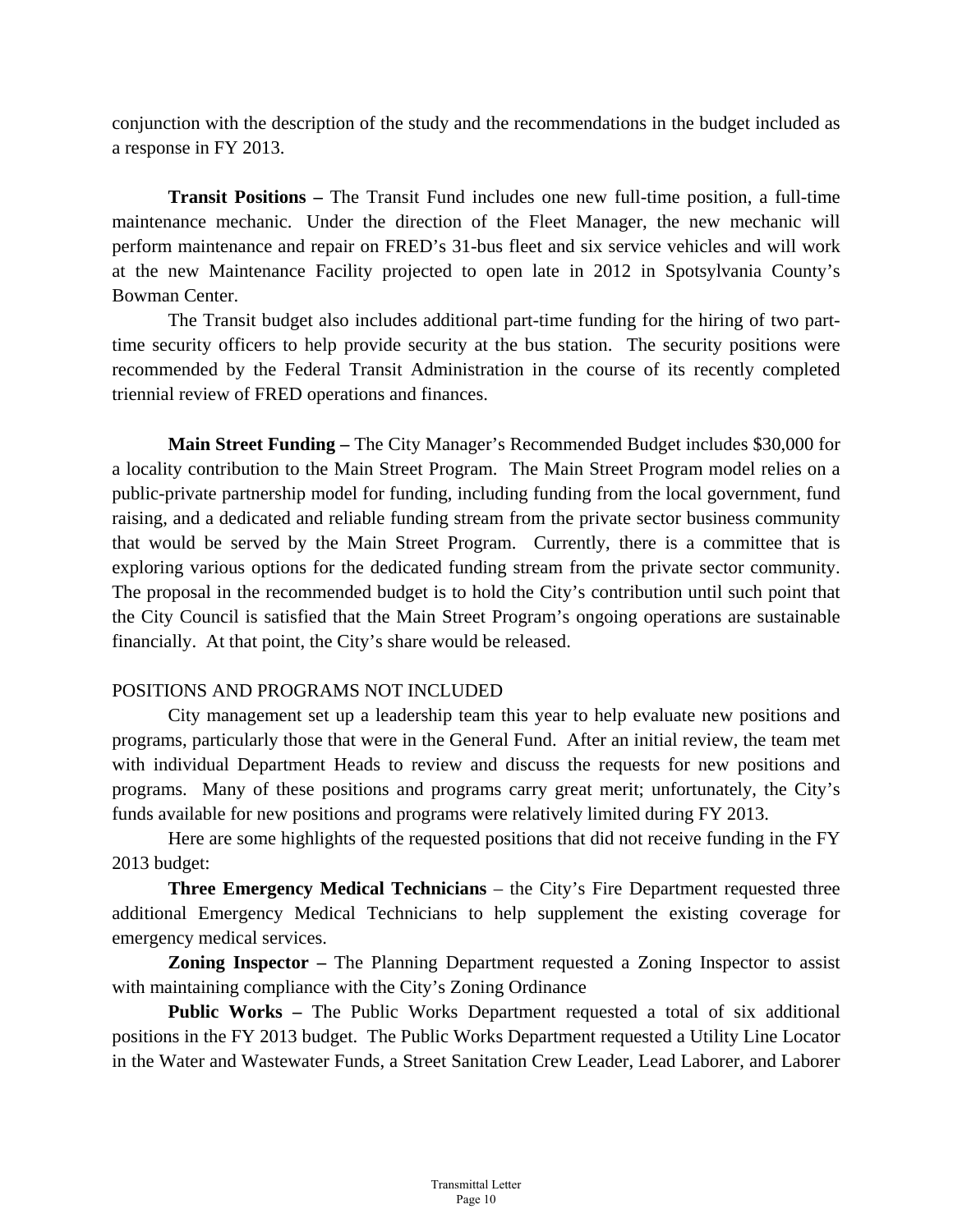in the General Fund, a Street Maintenance Laborer in the General Fund, and a Crew Leader in the Drainage division.

**Parks, Recreation, and Public Facilities –** The City's Parks, Recreation, and Public Facilities Department requested four new General Fund positions, including Leisure Programs Supervisor in Parks Supervision, a Custodian in Public Facilities, a Facilities Technician in Public Facilities, and a Receptionist in the Administration division.

**Building and Development Services Software –** The City of Fredericksburg Building and Development Services Department requested tracking software for their permit system. The tracking software would allow for more efficient processes as inspection requests could be downloaded in advance and Inspectors would spend more time in the field and be able to upload inspection results to provide more timely reports to contractors.

 Resources were not available to add this software during the current budget cycle; however, the City should program this expenditure for future budget years.

 The City Manager's Office worked with the Departments to provide an initial review of requests. Requests that passed the initial effort at prioritization were then reviewed by the leadership team. The City's leadership team to review requests included Wendy Kimball, Assistant Director of Transit, Clarence Robinson, Director of Fiscal Affairs, Mark Whitley, Assistant City Manager, and Amanda Lickey, Budget Manager. The group used the analytic hierarchy process, and the software tool Expert Choice to structure decisions and prioritize new positions and programs. Evaluation factors included improved level of service, attainment of Council's Goals, offsetting funding streams, cross-departmental impact, and other factors.

## NOTES ON ITEMS NOT REQUESTED AND NOT FUNDED

 Management would like to note for City Council that there are positions and other items that were not requested, and not recommended for funding, but which may assist the City and should be considered for future budget cycles.

**Purchasing Agent –** The City currently does not have a Purchasing Department or a Purchasing Agent. Each City Department is responsible for the procurement of goods and services as necessary. The City does take advantage of cooperative procurement, small purchasing, and similar arrangements which save time and money. Nevertheless, public procurement is a highly regulated activity (as it should be); particularly when federal funds are involved. Having a dedicated full-time Purchasing Agent to assist with the procurement of goods and services would help take that workload off Departments, and would decrease the likelihood of errors in procurement processes.

Water & Sewer - the City's Management Study recommended several additional positions in the Water and Sewer funds in the next five years, including two additional Utility Billing Clerks, an additional field worker, and an additional engineer or field inspector. The consultants recommended as a goal the eventual consolidation of the current Utility Billing function with the utility collections activities of the Treasurer's Office. In addition, the City is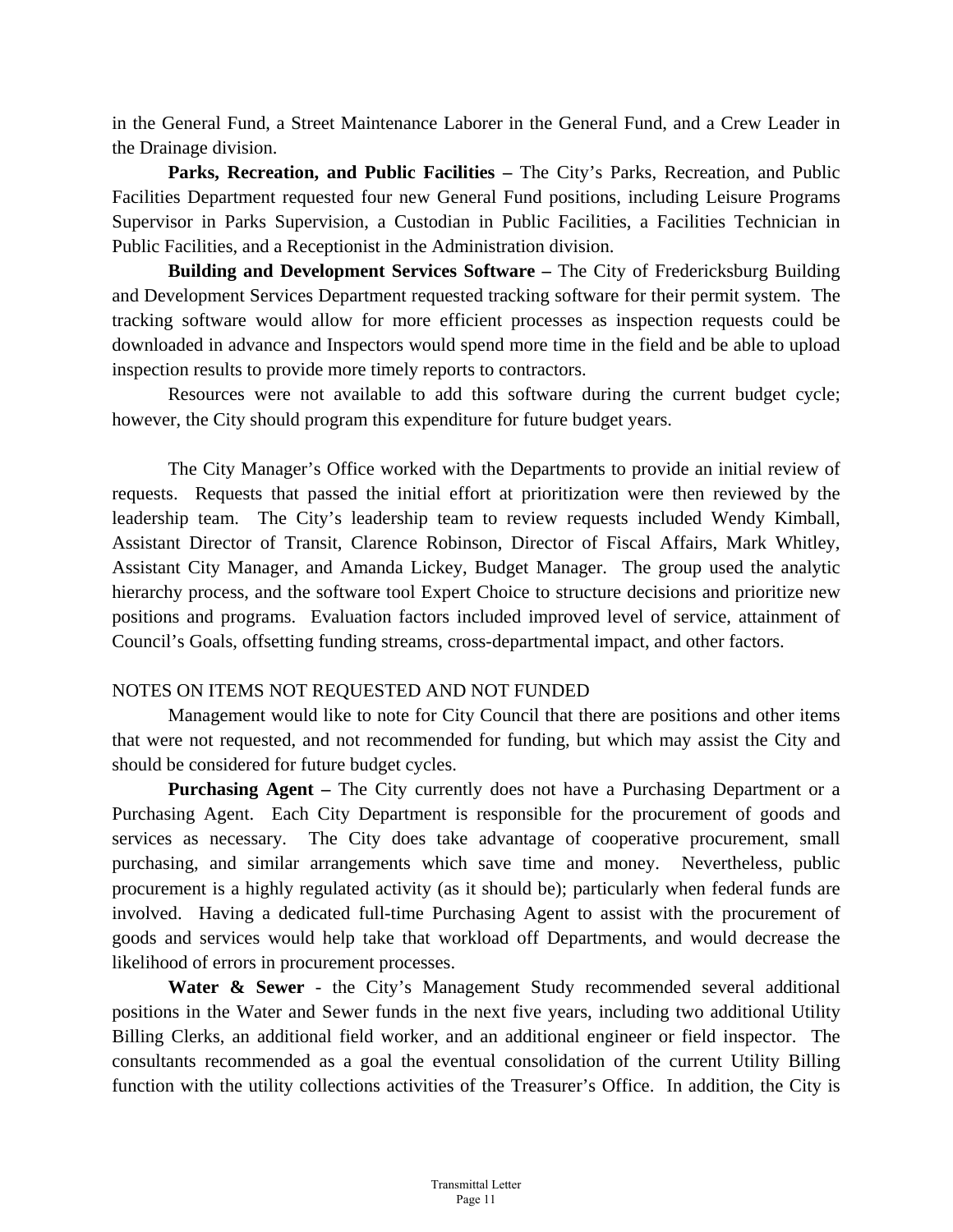understaffed in field and engineering positions compared to similar-size utilities in the Commonwealth, and service would benefit from additional personnel.

However, the only recommendation for FY 2013 is the Assistant Director for Utilities position. Once in place, that position may lead to new or different recommendations, or different priorities, than the consultant, based on everyday experience and expertise with the City's water and wastewater services.

**George Washington Toll Road Authority** – The Fredericksburg Area Metropolitan Planning Authority (FAMPO) serves as staff to the George Washington Toll Road Authority, which consists of representatives of the Virginia Department of Transportation, Stafford County, Spotsylvania County, and the City of Fredericksburg. The Authority was formed by the General Assembly to construct a toll road from I-95 southbound through Celebrate Virginia South to State Route 3 in Spotsylvania County near Gordon Road. The Authority expanded in scope to include improvements to the Interstate in Stafford County as well.

The FAMPO staff had advised the localities verbally that a local contribution for operations might be required during FY 2013. However, before that idea had come to complete fruition, Spotsylvania County decided that the proposed toll road would not be beneficial and pulled their support for that part of the project. As a result, the Authority is not likely to need local support in FY 2013 and the City's Recommended Budget does not include any local funding from the City.

## CAPITAL BUDGET AND CAPITAL IMPROVEMENTS PLAN

 The City's proposed Capital Budget for FY 2013 includes several major projects. In addition, the Capital Improvements Plan for FY 2013-2017 shows a variety of projects in the upcoming years, including the completion of the court project and a variety of transportation initiatives. The proposed Capital Budget and the Capital Improvements Plan are consistent with the Comprehensive Plan.

## *New Court Project*

 The cornerstone project for the City's capital budget and capital improvements plan is the New Court Construction Project. The FY 2012 capital budget included an appropriation of \$38 million, which was a budget estimate based upon the concept plans that were under consideration at that time. The City Council voted in November to move forward with a project that is approximately \$35 million in total cost, and includes an interim relocation of the Juvenile and Domestic Relations Court to the Executive Plaza building at 601 Caroline Street, the construction of a new courthouse at the intersection of Charlotte and Princess Anne Streets, which will house the Circuit Court and the General District Courts, and the renovation of the existing General District Court building for the permanent use of the Juvenile and Domestic Relations Court.

 The City issued \$35 million in bonds during FY 2012 to fund the project. The City also may use the New Court Construction Fee as a minor revenue in the capital fund, these funds will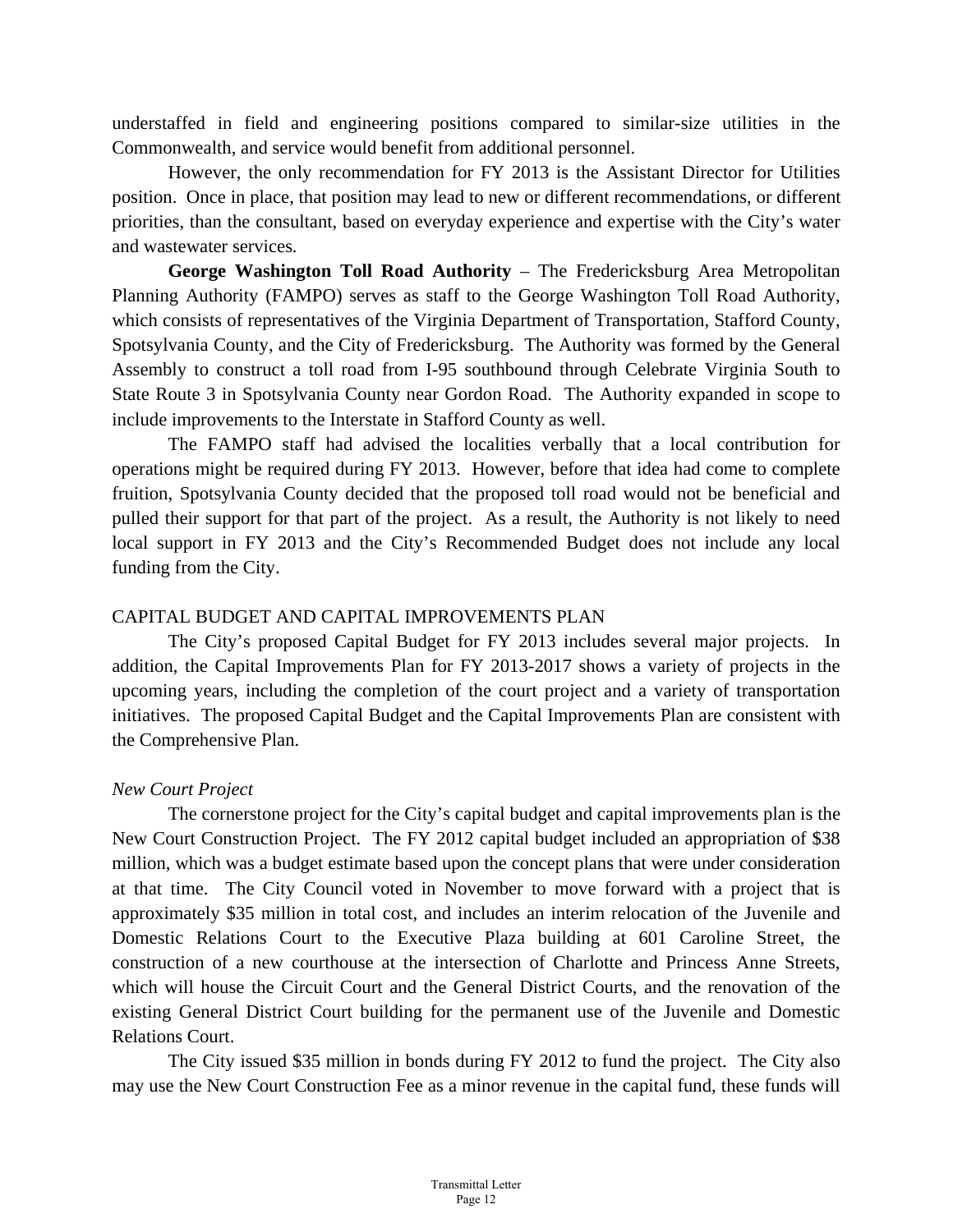help to offset owner's costs during project construction but after construction is completed will be transferred to the City's General Fund to offset ongoing debt service costs. The New Court Construction Fund is estimated to generate approximately \$50,000 per year.

 The project is underway, and the Recommended Capital Budget and Capital Improvements Plan have now programmed the costs down over the next three years in accordance with the project schedule.

 City staff recommends the creation in the New Court Construction Fund (Fund 315) of a new project, which will show the costs to remodel the Renwick Building. The renovation of the Renwick Building could not take place until the new court building is occupied, which is scheduled for 2014. Therefore, funds for the renovation of the Renwick Building were not included in the initial bond offering. The plan of finance for the renovation of the Renwick Building is to first use all available savings on the existing court project towards the cost of that project. There are opportunities for savings in the current court project, as the City could save substantial funds both as the design progresses and in the construction phase. In addition, the substantial construction contingencies could be transferred to the Renwick renovation project. Once the amount of savings is known, the City will be able to choose between financing the balance of the costs needed to renovate the Renwick Building or, if the amount is small enough, use fund balance savings to fund the project. The Renwick component of the court project is scheduled for FY 2015.

### *Bridge of Fall Hill Avenue over the Rappahannock Canal*

 There are several major transportation projects in the proposed capital improvements plan, most importantly including the Bridge of Fall Hill Avenue over the Rappahannock Canal. The project is currently under design, and construction is scheduled to begin during FY 2013. The project represents a VDOT Revenue Sharing project, which is a 50-50 split between state and local funds. The City transferred \$500,000 to this project at the close of FY 2011 to help fund the City's share of the match. The balance is scheduled to come from unexpended motor fuels tax balances.

 The total cost of the project is approximately \$3,000,000, of which \$2,100,000 is budgeted for the upcoming year (FY 2013.)

 During construction, Fall Hill Avenue will be closed to through traffic for approximately nine months. This will cause a major disruption in traffic patterns throughout the City of Fredericksburg. The interrupted traffic flow is regrettable; however, the City must replace the bridge, which is already restricted in terms of weight and continues to deteriorate.

 The new bridge will accommodate an under-grade pedestrian crossing. This crossing will connect the existing Rappahannock Canal Path with the soon-to-be-constructed Rappahannock Heritage Trail, providing a 3.1 mile loop. The under-grade pedestrian crossing will allow trail users to cross Fall Hill Avenue without concern of traffic.

This bridge replacement is a current Council Initiative (7A).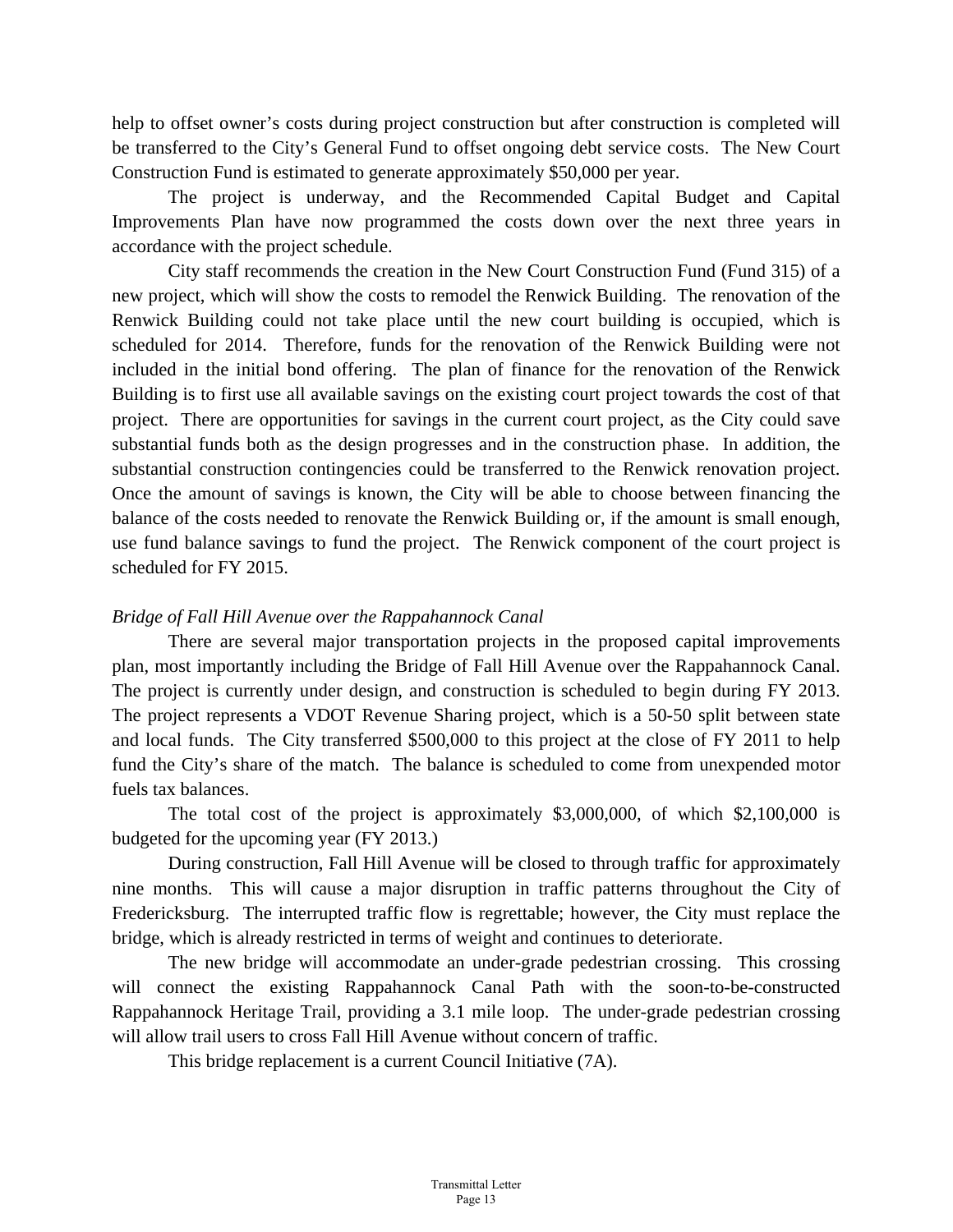#### **REVENUES**

The City has experienced growth and development over the last year, and new businesses have largely taken the place of those that departed. We forecast base revenues approximately \$2.9 million higher than FY 2012. As the General Assembly completes its budget process, the City's revenue forecasts may need to be adjusted. The following paragraphs describe some of the revenue highlights.

#### *Real Estate*

 The City's largest revenue source is the real property tax. A general real estate reassessment is currently in progress. Based on the preliminary data from the assessor, I will recommend a real estate tax rate in the range of \$0.79 to \$0.83 per hundred value. This is the equalized rate that produces the same tax revenue as was received in FY 2012.

 The City Council will be deliberating the budget during the reassessment appeals process. Appeals to the assessor will be taking place in April, and depending upon the findings of the assessor, there may be adjustments in the tax base. The new base will be effective on July 1, 2012.

 The City is currently forecasting the addition of \$20 million in new real estate value added to the tax rolls since July 1, 2011. The new construction adds to the revenue base of the City, and the calculations for equalization exclude new construction. The City's overall forecast for real estate revenue in FY 2013 is \$25,051,140.

#### *Personal Property Tax*

 The Recommended Budget shows an increase of \$750,000 in revenue from the personal property tax. The rate is proposed to remain at its current \$3.40 per \$100 in assessed value; the increase in revenue is caused by an increase in assessed value. Many used cars have begun depreciating at a lower rate since demand has increased for used cars. In addition, new population and business growth added to the personal property base.

## *Meals Tax*

 Many successful restaurants thrive in the City of Fredericksburg. Current year meals tax receipts are substantially higher than last year's receipts, which was also very strong. Current year receipts are 7.3% higher than last year's receipts through January. The Budget forecasts revenue growth of \$810,000 based on the growth the City is seeing in this revenue source.

#### RECOMMENDED USE OF GENERAL FUND BALANCE

 The current financial policies of the City allow for the use of general fund balance for non-recurring expenditures if the City's "unassigned" General Fund Balance is more than 12% of the prior year revenues. The City may also use General Fund Balances assigned for certain purposes. In recent years, the City used less balance than budgeted, as revenues either exceed forecasts or expenditures fall short of budgeted levels, or both. This provides the City Council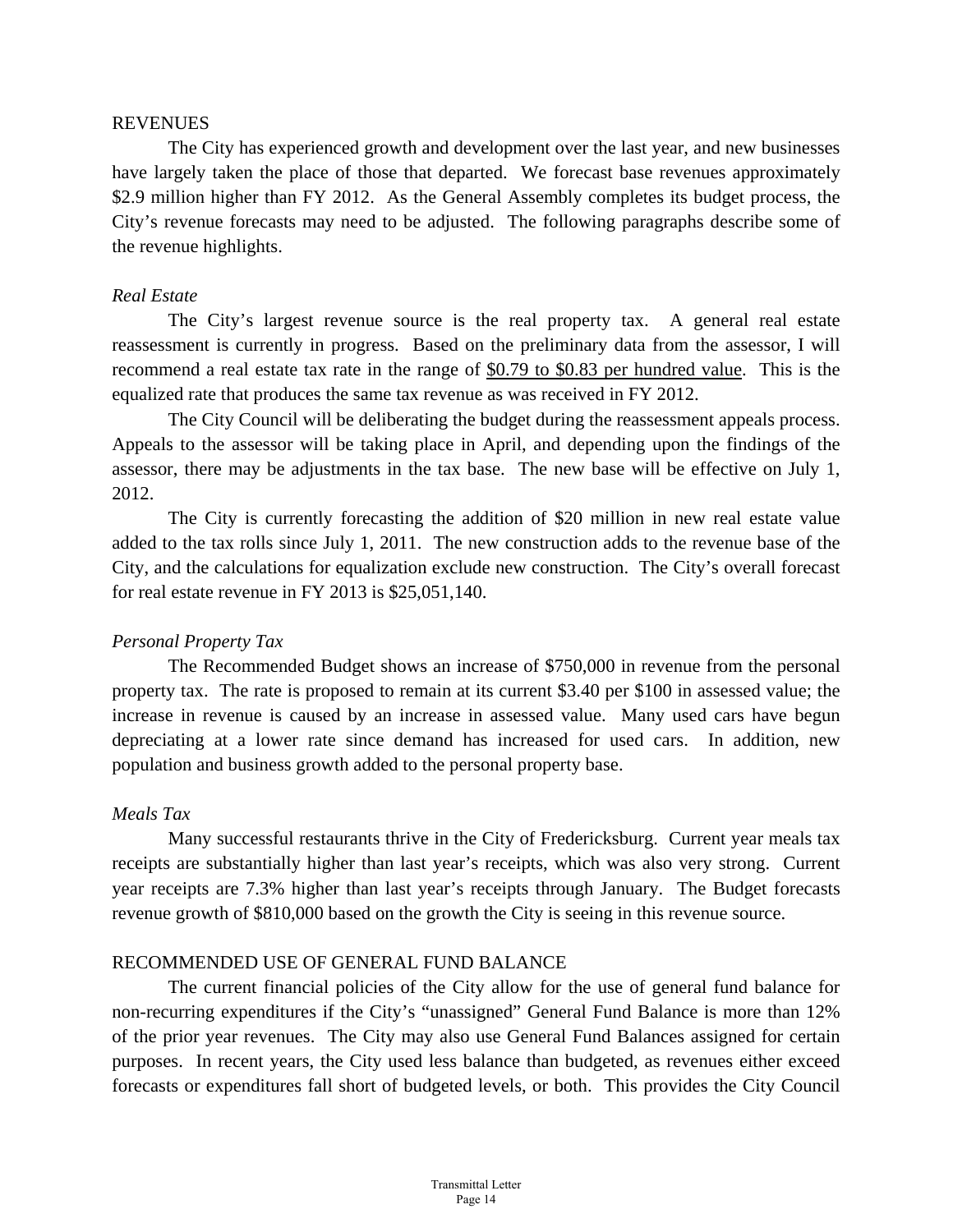some flexibility in using fund balance, although it is important to be judicious in using fund balance. Over-utilization of fund balance or the use of fund balance for ongoing operations will require either painful cuts or revenue increases in future cycles.

 With that in mind, the Recommended Budget uses some fund balances to help offset certain expenditures.

### *Transfer to Capital*

 The City Manager's Recommended Budget for FY 2013 includes a transfer to capital funds in the amount of \$1.2 million. This funding represents both local matching and local-only projects for the FY 2013 capital projects. The source of the transfer is General Fund Balance Committed to Capital.

### *General Fund Contingency*

 The Recommended Budget includes General Fund Contingency in the amount of \$550,000. The recommended source for these funds is the Unassigned Fund Balance in the General Fund.

### *Health Insurance*

 The City is currently projecting an increase in Health Insurance costs of \$378,375. The City, because it is self-insured, bears some risks associated with a high claims year, but on the other hand, enjoys slightly lower premiums than fully-insured plans and also retains surpluses if premiums exceed claims and expenses. Over the past several years, the City has had relatively good experience with health insurance claims, and Anthem retains a surplus balance of health insurance premiums of approximately \$1,000,000. The City requested that Anthem release \$300,000 of that surplus balance during FY 2012, which is recommended to offset the expected premium increases in FY 2013.

## *Preservation and Property Blight Abatement*

 City Council has established as one of its Goals and Initiatives the protection of the quality of the City's neighborhoods. One area of focus has been property maintenance and blight abatement. The City has engaged in several efforts at blight abatement in recent months on vacant, abandoned properties in poor condition. With properties in conditions that are too poor to save, the City attempts to engage the property owner to demolish the property. However, often the property owner is unwilling or unable to handle the situation, and in that case, the City steps in and performs the work. The cost of the work is then passed on to the property owner, and if left unpaid, collected in the same manner as unpaid real estate taxes.

 In FY 2013, we recommend the creation of a Preservation and Property Blight Abatement Fund, with an initial General Fund transfer to establish the fund. Blight abatement activities, including demolitions and other contracted cleanups, would be funded through the one-time transfer, and ultimately re-paid through owner costs. The re-payments would come in as revenue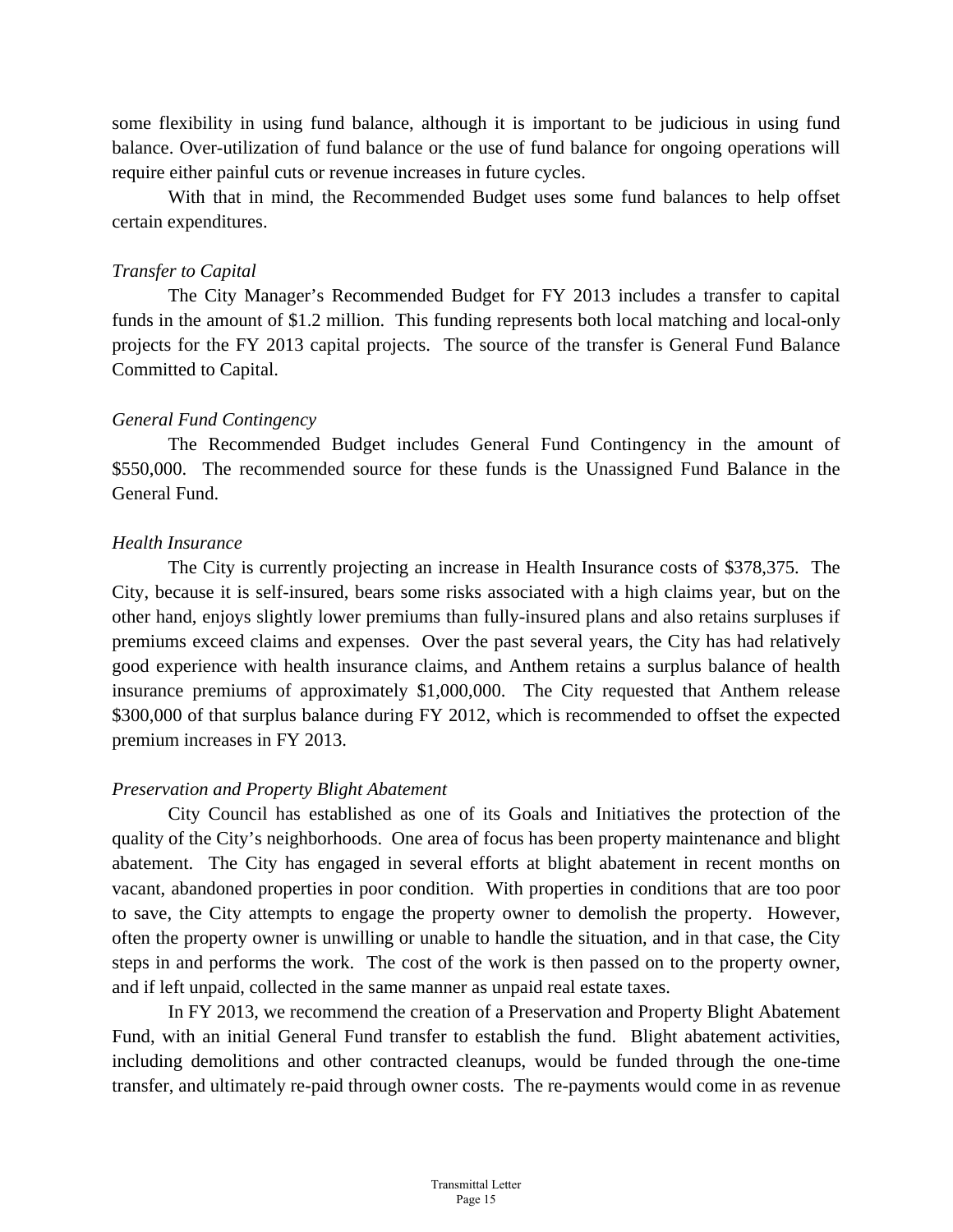to the new fund, and could at that point be used to fund future property maintenance and blight abatement activities. We envision that this fund may be used to partner with non-profit organizations to achieve specific preservation goals. The budget recommends an initial amount of \$100,000, the source of which is Unassigned General Fund Balance.

### OVERVIEW OF OTHER OPERATING FUNDS

 The other operating funds of the City, including the Enterprise and grant funds, are also affected by the proposed salary increase and the rising VRS contribution rate.

### *City Grants Fund*

The City Grants Fund is recommended for approval at **\$1,870,460**. In order to support the expenditures in this fund, the City will need to transfer **\$343,570** from the General Fund, which represents matching funds for various grant programs; this is a 12% increase in the general fund transfer from the FY 2012 Adopted Budget.

The Community Development Block Grant that supports the Planning Department's Community Development Planner was reduced by approximately \$70,000; much of the reduction is requested to be covered by a reduction in the scope of services the program provides. The local match associated the Community Development Block Grant has increased by \$16,600; which is requested to be appropriated to cover the remainder of the Community Development Planner's salary and fringe benefits.

The Police Department has two grants that support positions, the Justice Assistance Grant for the Automated Fingerprint Information System; the grant was obtained in FY11 and covers majority of the detective's salary, the general fund transfer is increased \$4,130 attributed to the increased cost in benefits. The same is true for the COPS grant with a slight recommended increase of \$2,900 to cover hiring a pre certified individual and the increase in fringe benefits.

Regional Group Tourism has requested an increase of \$10,000 from the City of Fredericksburg making our total contribution \$50,000. The submitted budget also requests the same increase from Spotsylvania and Stafford counties and would bring the Regional Group Tourism budget to \$150,000 which was its pre-recession funding level. The funding will be used mostly for advertising in group tourism outlets in the effort to make region a major stop for large bus tours.

Building and Development Services has received a grant from the Environmental Protection Agency with some of the work beginning the FY 2012 and the remainder \$300,000 being requested for appropriation in FY 2013. There is no local match for these funds.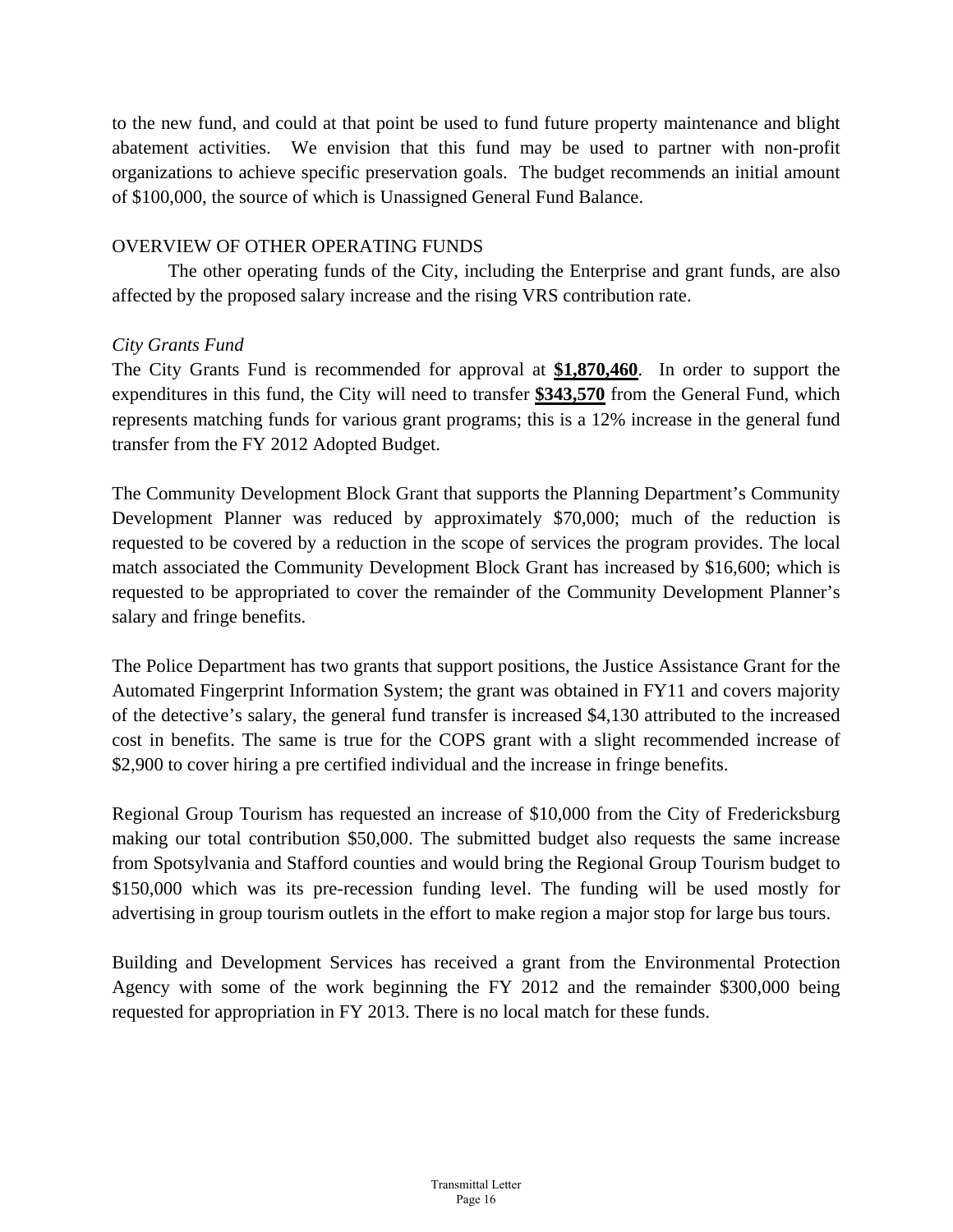#### *Social Services Fund*

The City Social Services Fund is recommended for approval at **\$4,009,586**. This is a 17.9% decrease over the original adopted FY 2012 budget. This activity is paid for by the federal and state governments; however, the Department of Social Services projects lower revenues from the state and federal government to pay for these services in FY 2013. The City's transfer from the General Fund to the Social Services Fund is recommended to increase from \$893,215 to \$911,670 an increase of 6.86%. The recommended budget proposes using \$50,000 from the Public Assistance Fund Balance.

The overall budget is being reduced significantly because the Child Care Assistance Program is now going to be administered by the Commonwealth's Department of Social Services, in the form of an EBT program, similar to the way SNAP is currently being administered. One major driver in the increase of the requested General Fund transfer is the expenditures linked to the requested cost of living adjustment and the fringe benefits. These are categorized as administrative costs and are reimbursed from the State and Federal government at a lower rate; thus being more costly to the City than other program changes.

### *Water Operating Fund*

The City's Water Operating Fund is recommended for approval at **\$3,392,365**, which is a decrease of 2.57% from the FY 2012 adopted budget. The City's Water and Sewer Rate and Management Study found that the City needed to raise rates substantially, both to meet ongoing operating costs and to plan for future improvements. In particular, the City will need to begin planning to replace existing aged water and sewer lines over the next ten to twenty years. Many policies and procedures were also recommended to change. The Recommendation for water rate increase for FY 2013 is 9.9%, and the increase in fee revenue from water service will replace availability fee revenue in the operating fund.

Other than the addition of the position of Assistant Director of Public Works for Utilities, the level of service in the Water Operating Fund is relatively similar to the current year.

## *Wastewater Operating Fund*

The City's Wastewater Operating Fund is recommended for approval at **\$7,366,425**, which is an increase of 16.93% from the FY 2012 adopted budget. The City's Water and Sewer Rate and Management Study found that the City needed to raise rates substantially, both to meet ongoing operating costs and to plan for future improvements. In addition to planning for future improvements, the Wastewater Operating Fund includes debt service for recently completed capital improvements over the past several years, including replacements of several major sewer lines, renovations at the Wastewater Treatment Plant, and the renovation of three pumping stations. The recommendation for the sewer rate increase in FY 2013 is 10.7%.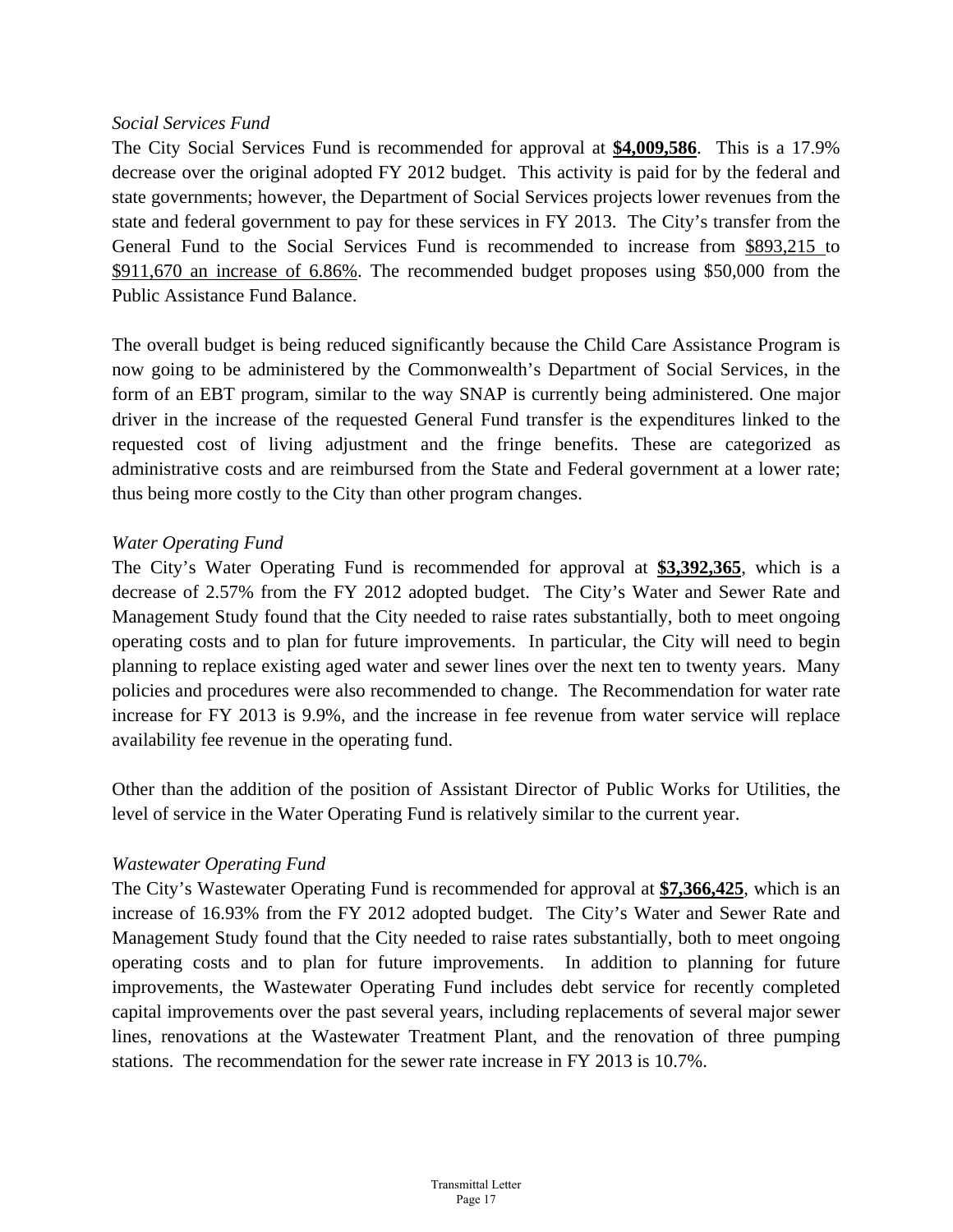#### *Transit Operating Fund*

The City's Transit Operating Fund is recommended for approval at **\$4,867,030**, which is a decrease of 6.01% from the FY 2012 adopted budget. The decrease in the proposed budget can be attributed principally to the elimination of service in King George County and need for fewer replacement buses in FY2013 compared to FY2012. The recommended FY 2013 Transit Fund budget includes service by FRED in the City, Spotsylvania, Stafford and Caroline counties, as well as the Eagle Express service provided to the University of Mary Washington. As of this writing, King George County has indicated that it will not fund FRED in FY 2013, choosing to explore other options to serve its transit needs. The net payments required from local governments to support the FRED system may change during the review period depending upon decisions in Richmond and Washington about state and federal transit funding.

## *Parking Fund*

The City's Parking Fund, which reflects operations at the Sophia Street Parking Garage, is recommended for approval at **\$662,630,** which represents a 1.84% increase in the overall budget for the Parking Garage.

The City raised monthly and daily early bird rates in January 2011; however, at the same time the City extended the "free" parking period from two to three hours.

## *Comprehensive Services Act Fund*

The City's Comprehensive Services Act Fund is recommended for approval at **\$1,855,610**, which is an increase of 30.09% from the FY 2012 adopted budget. The CSA program reflects mandated costs for special needs children, and is a shared responsibility between the City and the state government. The City's General Fund transfer to support the CSA program is recommended to increase from \$620,000 to \$719,150. In addition, the Recommended Budget includes the use of \$50,000 in Comprehensive Services Act Fund balance, which constitutes leftover local matching funds from prior periods. The City continues to be hurt by the state's Aid to Localities Reduction program, even after the reduction in the proposed by the Governor's Office the City is still being reduced by an estimated \$57,000 in FY 2013.

## THE FY 2014 BUDGET – A BRIEF LOOK AHEAD

 The City of Fredericksburg is well-positioned to meet the challenges of the next few years. Compared to many areas around the Commonwealth and around the country, the City's key strategic location and stable economic anchors help provide assurance that the City's economic foundation is in good condition. The major redevelopment of Eagle Village, the development of the hospital campus, Surgi-Center, and Print Innovators are just a few of the signs that the City's underlying economy remains resilient and that this community is an outstanding place to live and work.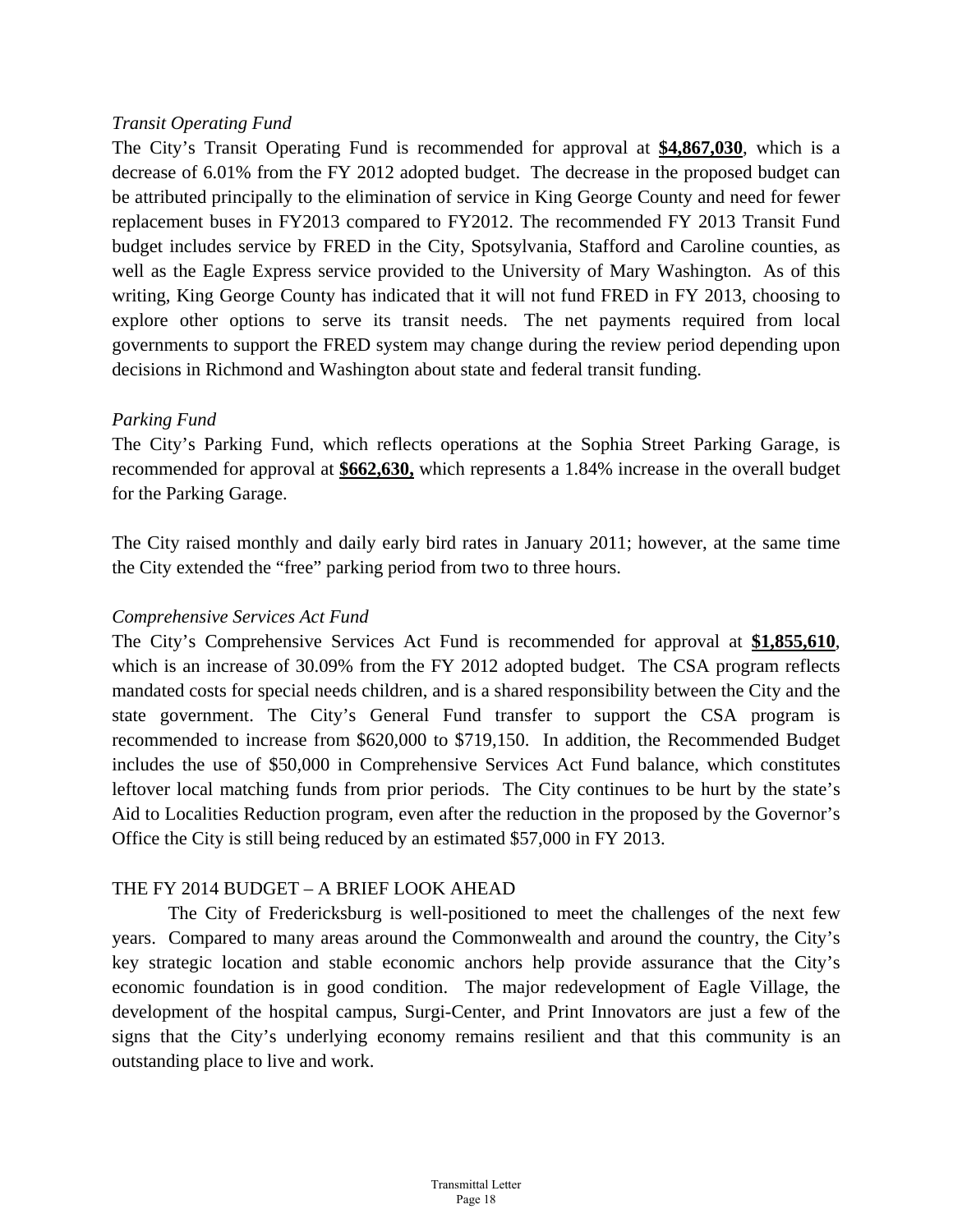The City will nevertheless remain challenged to handle several challenges presented by the FY 2014 budget. One of the main challenges is the service demands, particularly on the City Schools, represented by population growth. The following table, which includes the 1990 and 2000 Census results for historical perspective, shows some of the population growth seen over the past few years:

| Year | Source                        | Population |
|------|-------------------------------|------------|
| 1990 | Census                        | 19,027     |
| 2000 | Census                        | 19,279     |
| 2006 | <b>Cooper Center Estimate</b> | 22,044     |
| 2007 | <b>Cooper Center Estimate</b> | 22,651     |
| 2008 | <b>Cooper Center Estimate</b> | 22,899     |
| 2009 | <b>Cooper Center Estimate</b> | 23,353     |
| 2010 | Census                        | 24,286     |
| 2011 | <b>Cooper Center Estimate</b> | 25,484     |
|      |                               |            |

City of Fredericksburg Population Estimates

The Weldon Cooper Center estimated that the City grew at the fastest rate of any locality in the Commonwealth between 2010 and 2011. Of course, the City has a smaller base than many localities, and the addition of several multi-family developments helps to account for some of the growth. In any event, the increase in population does create service pressure, particularly with the schools, but also across other areas of local government, including Social Services, Public Safety, Public Works, and Parks and Recreation.

 Further, the City is at the acknowledged center of one of the fastest growing regions in the Commonwealth – including the very rapidly developing counties of Stafford, Spotsylvania, King George, and Caroline. Rapid population growth in other counties does not create pressure on our City schools, and on balance it is probably beneficial to the City's business community. However, there are related service costs, including public safety costs and public works costs related to high traffic volume.

 There are several other challenges that will present themselves in the FY 2014 Operating Budget. These include:

- $\triangleright$  the full impact of the payments of the debt on the New Court project
- $\triangleright$  continued implementation of the City's plan to stabilize the water and wastewater operating funds
- $\triangleright$  continued investments in deferred capital replacements, plus modernizations and implementations of new technology as may be cost-effective.

# CLOSING AND ACKNOWLEDGEMENTS

 The City Manager's Recommended Budget for FY 2013 represents a great deal of hard work on the part of City Departments, Constitutional Officers, regional governmental partners,